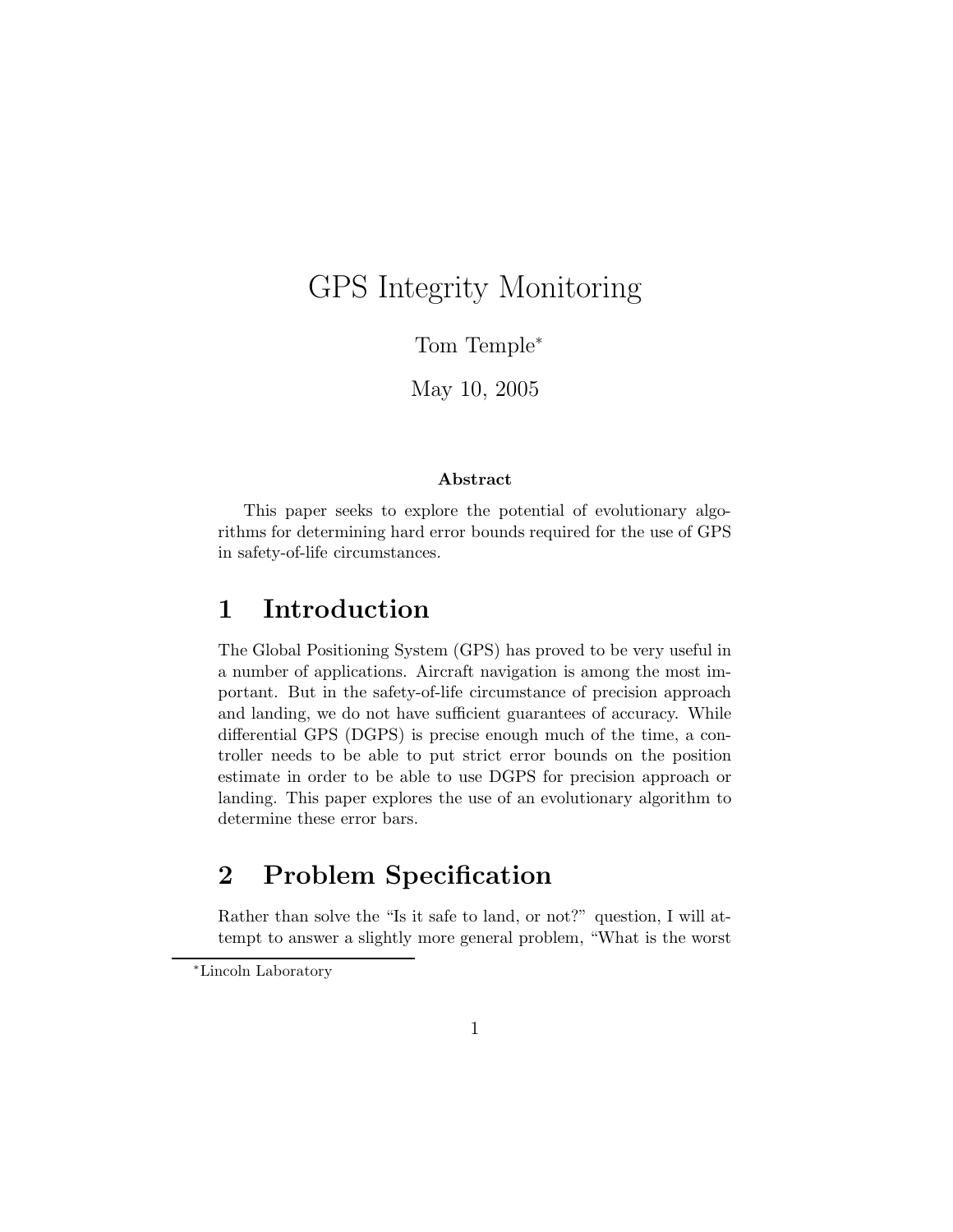

Figure 1: The 2-dimensional projection of the distribution of positions calculated from subsets of the pseudo-ranges. The green triangle is the estimate using all of the pseudo-ranges and the red x is the true position. The axis are in meters.

that the error could be?" Given a set of satellite ranges, we would like to estimate an upper bound on position error. We are allowed to underestimate the bound no more than once in 10 million trials. Simultaneously, one would want the service to be available as much of the time as possible. In other words, we would like to keep overestimation to a minimum while maintaining the strict rule on underestimation.

As the number of satellite ranges available increases, the set of equations that the receiver must solve become increasingly over-specified. The goal is to use this over-specification to generate a number of partially independent estimates of position. The distribution of these estimates can be used to estimate the distribution from which the position measurement (using all satellites) was selected.

Figure 1 shows the two-dimensional projection of the distribution of twenty subset positions. As one might expect, the true position lies within this distribution. Given such a distribution, the goal is to draw the smallest circle that surely contains the true position.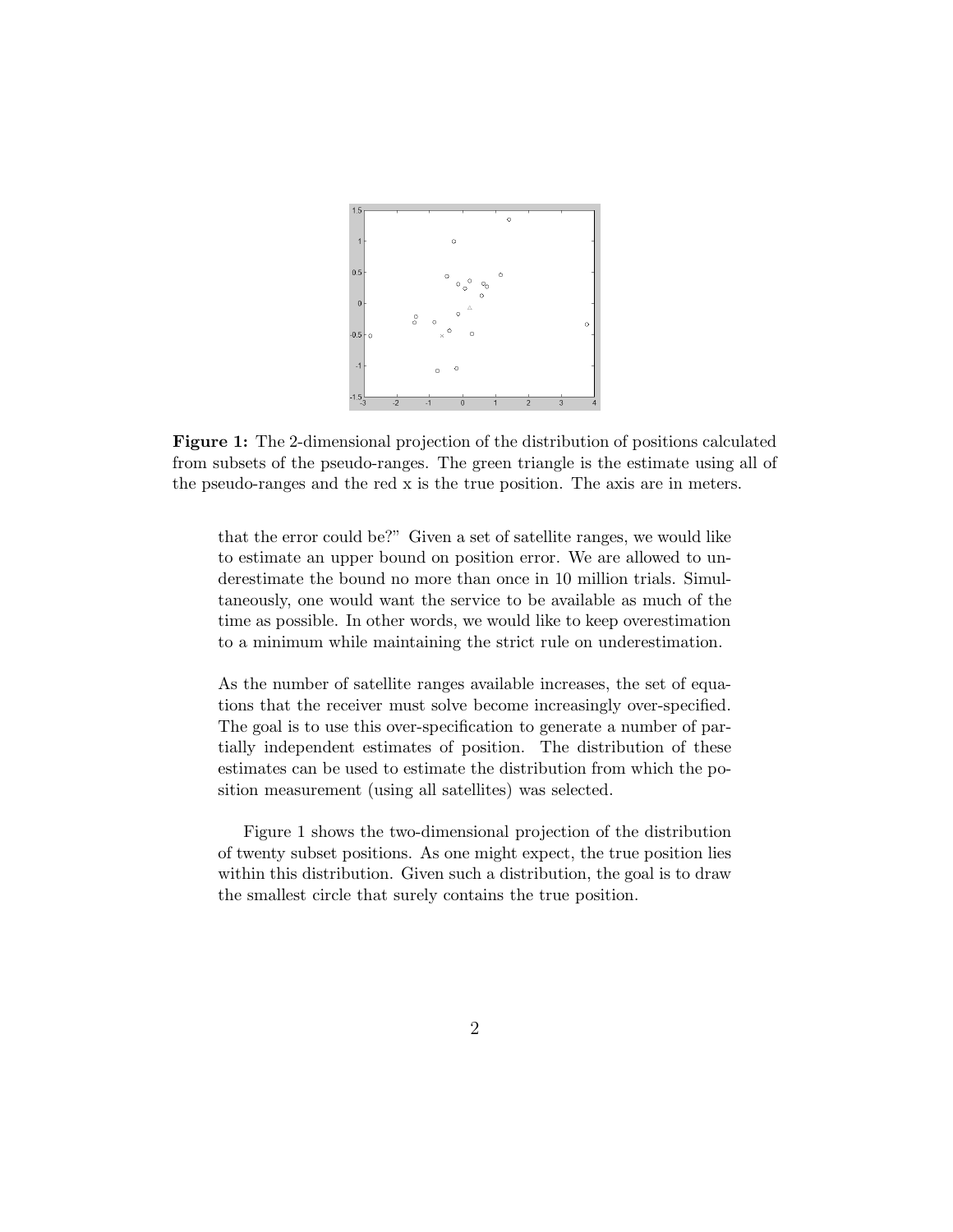# 3 Previous Work

I am primarily building on work by Misra and Bednarz[3]. They proposed an algorithm, called LGG1, which consists of three elements.

- A method of selecting subsets of satellites with good geometries
- A characterization of the distribution of subset positions
- And a "rule" function that turns this distribution into an errorbound.

They demonstrated that such an algorithm, if sufficiently conservative, could give an error bound that was sufficiently stringent. If the rule function was a linear function, the error bound was sufficiently stringent regardless of the underlying range error distribution. The recent subject of my research has been testing and improving the algorithm.

I retain all three elements of LGG1 algorithm but will change each of them. For this work I will be focusing on determining the rule function. I will explore using an evolutionary algorithm to determine a rule function that exploits more expressive characterizations of the subset position distributions.

The original algorithm used a single metric to quantify the distribution of subset positions. The number that it used was the distance between the furthest two positions and they called it "scatter." The rule was a constant times this scatter. Such a rule could be found quickly given a dataset with millions of error–scatter pairs.

# 4 Current Extention

The current work seeks to explore using a more expressive description of the subset position distribution. We would like to utilize the fact that there is much more information in the distribution than the scatter metric. So rather than characterize the distribution with one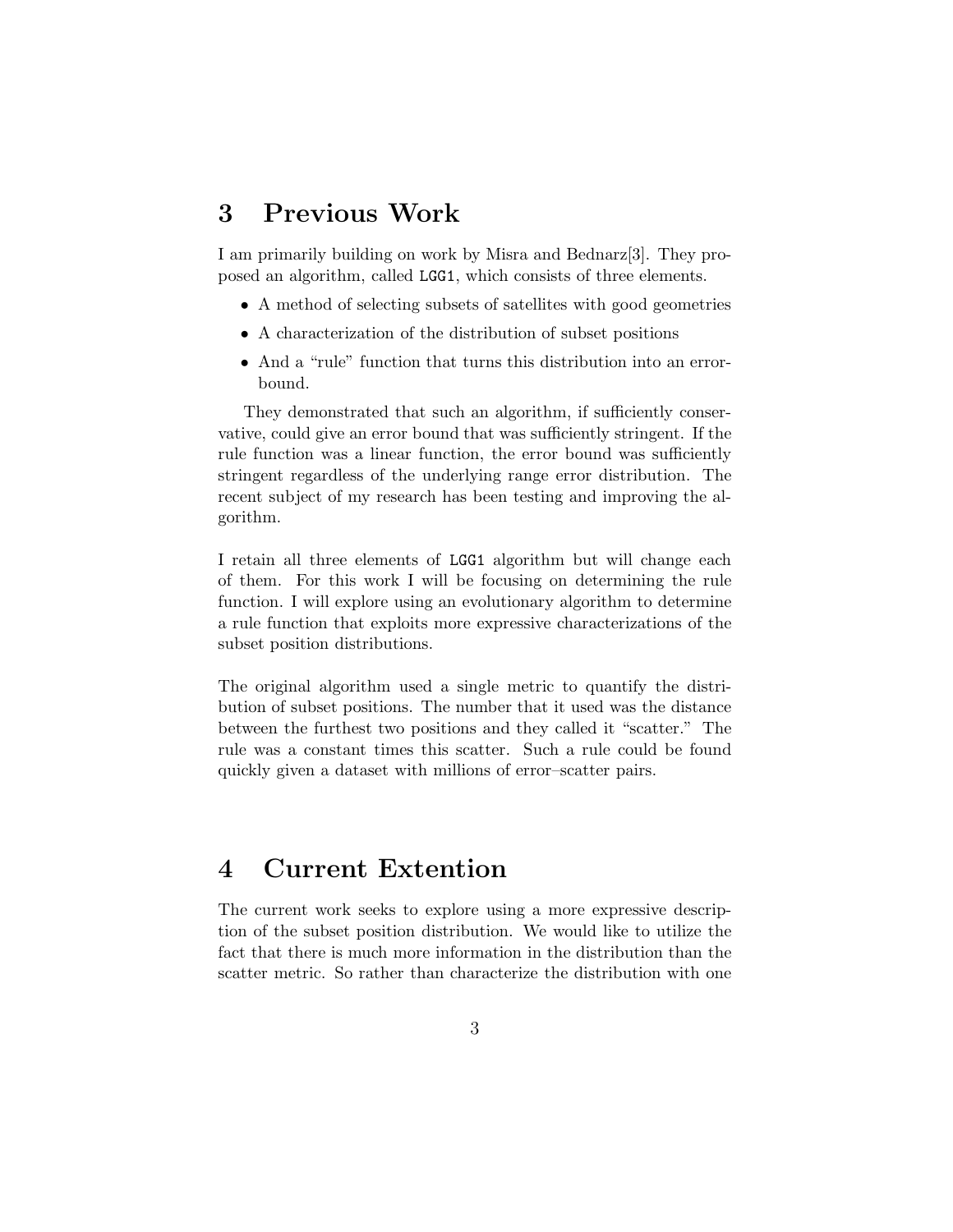summary number, I use a set of what I am going to call "*p*-scatters" computed as follows.

$$
S_p = \left(\frac{\sum |x - \hat{x}|^p}{n}\right)^{1/p}
$$

You will note that  $S_2$  is the standard deviation and  $S_{\infty}$  is similar to the metric proposed by Misra. A value  $p$  need not be an integer nor be positive. In this paper, the values of  $p$  that are used are chosen by hand. Choosing the "best" values of  $p$  is a problem with which I am still grappling. Future work will tell whether a learning algorithm can be applied to determining which values are the most telling of the distribution.

One property desirable in a rule function is that it be scale independent. If all the errors double, the scatter should double and the error bound should also double. A quick check reveals that the  $p$ -scatters have this property. So will the rule function as long as it is a linear combination of the p-scatters. This means our rule function can be represented as a vector of weights. We have reduced the problem to a parameter estimation problem.

#### 4.1 Parameter Estimation

The main idea is that the subset position distribution is somehow similar to the distribution from which the estimate is sampled. If we can determine how the distributions are related, we can use the position distribution to estimate the error distribution and determine an error bound. If the errors were truly Gaussian, we could simply estimate the standard deviation,  $S_2$ , and simply multiply it by six and call it a day. Alas, they are not and it will not be so easy.

In general, parameter estimation problems consist of finding "optimal" values for the parameters. "Optimal" values can be defined as those that maximize or minimize some function, for instance, minimize the squared error, or maximize the margin of classification. The sense of optimal in this case is more tricky. Our value function on (error estimate) error is very non-linear. To the negative side of zero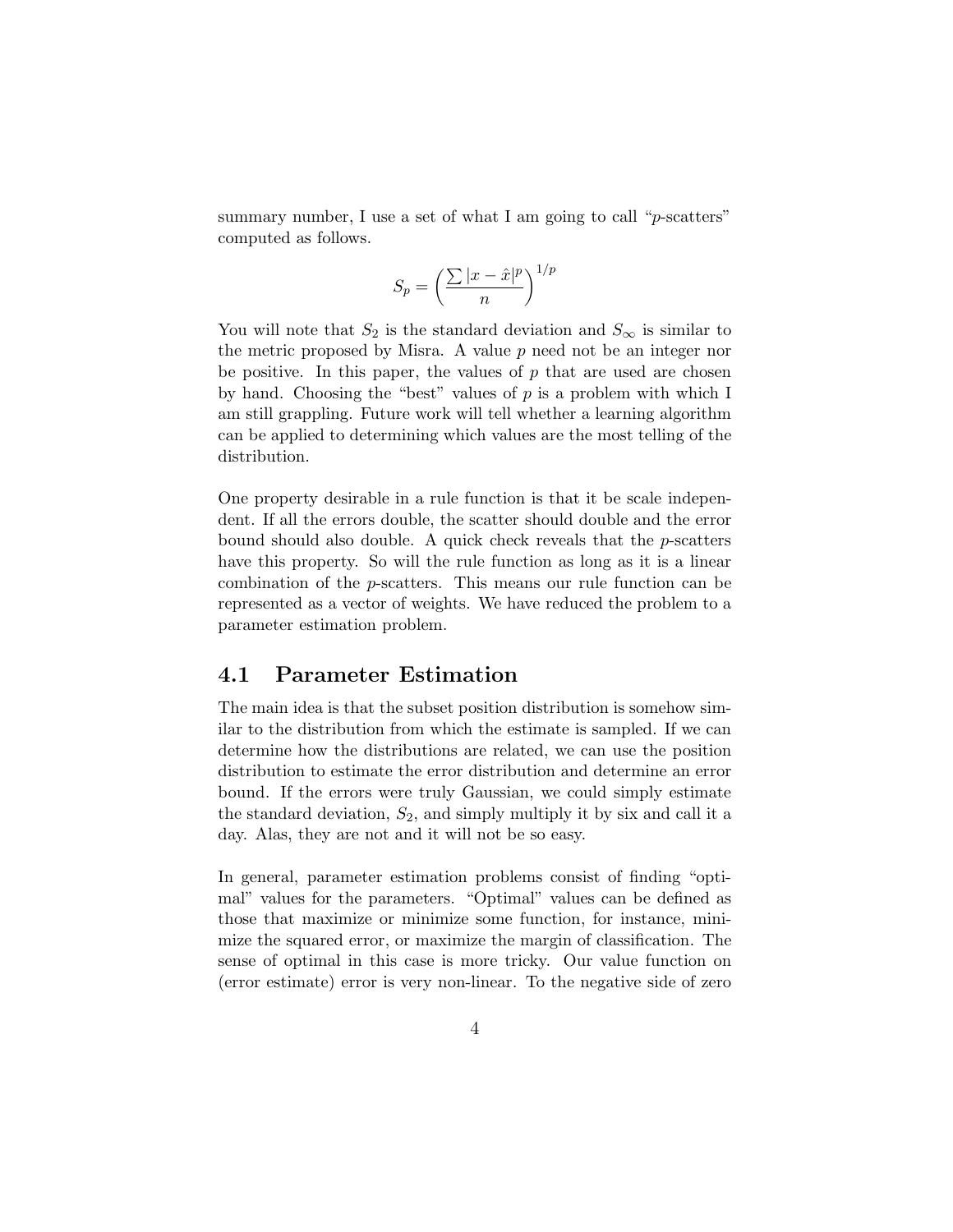

Figure 2: The cost associated with making errors in our error-boundestimate.

it has a value that is 10 million times the value on the positive side (see Figure 2).

Given a set of p-scatters, consider the space of p-scatters with one additional dimension, namely error length, as the "vertical" axis. Now imagine that we plot 10 million data points in this space. The current problem is the same as finding the best hyperplane such that all the points fall bellow this plane. If we demand that this hyperplane, with normal  $\hat{n}$  pass through the origin (as we must if our rule is going to be linear) then we could define "best" to mean the one for which

$$
\sum_{d \in \text{scatter data}} -\hat{n} \cdot d
$$

is minimized. In high dimensional scatter-spaces and with millions of data points, there is no tractable way to find such a plane analytically.

This was the problem that I was pondering when Justin presented learning the parameters of the chess evaluation function by means of an evolutionary algorithm[1]. The parameters in chess are not easily defined by a optimization problem. You want parameters that maximize the probability of winning the chess game! Just like in my problem, the algorithm wants to minimize a function that it cannot simply compute. If an evolutionary algorithm could find the chess values, I decided it would be worth a try on my scatter weights.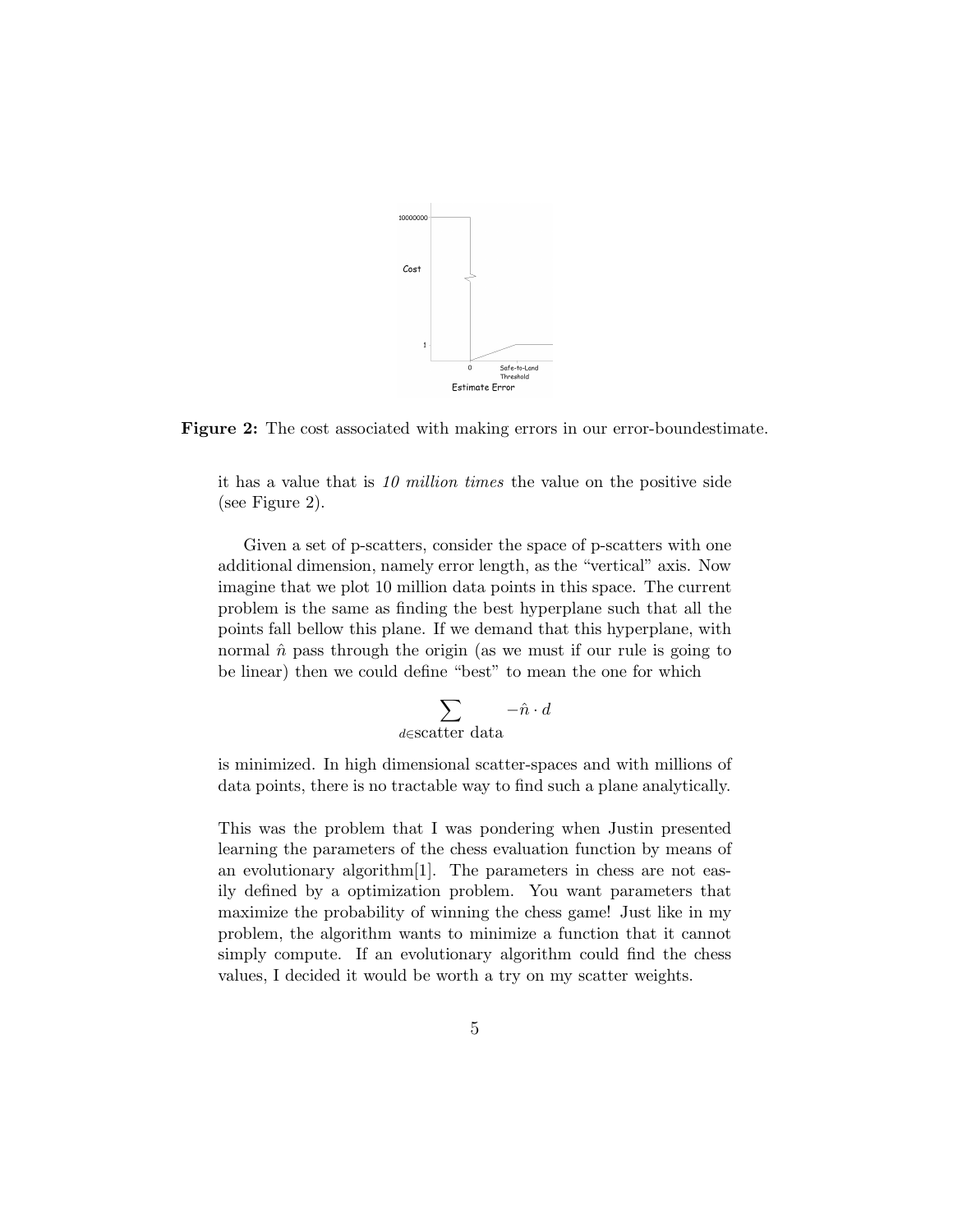### 5 Evolutionary Algorithm

#### 5.1 Simulation Framework

For other facets of my research, I had already developed a simulation framework that models a GPS constellation and receiver. The simulation can provide pseudo-range snapshots for given times and locations on the earth. These pseudo-ranges are selected from a pre-determined error distribution. The position error is the distance between the true position and the one computed by the modeled receiver. The subset distribution is generated by giving the receiver 20 subsets of the pseudo-ranges. The run-time of the simulation is linear in the number of subsets. For the current work, 20 seemed sufficient to estimate scatter while not being taking overly long. The quality of a subset is determined by its Dilution of Precision (DOP) which is a function of its geometry. I defined a cutoff DOP of 3 above which subsets are not considered. <sup>1</sup>

### 5.2 Population Details

I used a population of 100 individuals although the computational expense of increasing this number is relatively minor. An individual in the population consists of a vector of weights,  $\theta$ . A trial consists of simulating a pseudo-range snapshot and computing the scatter metrics,  $φ$ . Then for each member of the population we compute  $φ^Tθ = \widehat{\epsilon_{\text{max}}}$ , the estimated maximum error. If  $\widehat{\epsilon_{\text{max}}}$  is less than the true error, the individual is killed. If  $\widehat{\epsilon_{\text{max}}}$  is less than the threshold for a safe landing (10 meters in this case), the individual is given a point. On an intuitive note, these cases can be considered to be crashes and successful landing attempts, respectively.<sup>2</sup> All of the remaining cases (*i.e.* when  $\widehat{\varepsilon_{\text{max}}}$  is greater than both the true error and the safety threshold) are

<sup>&</sup>lt;sup>1</sup>The constellation consists of 48 satellites in 6 orbital planes which, to a receiver, is similar to the one we can expect to see when GPS and Galileo are simultaneously operational. The receivers are always between the Arctic and Antarctic circles. The pseudo-range error distribution is a mixture of Gaussian  $.9\mathcal{N}(0, 1m) + .1\mathcal{N}(0, 3m)$  which is roughly ten times the range error typically exhibited by DGPS.

<sup>2</sup>Technically, crashes are only cases when the estimate is bellow the safety threshold while the error is not. However with different thresholds or error scaling, any under-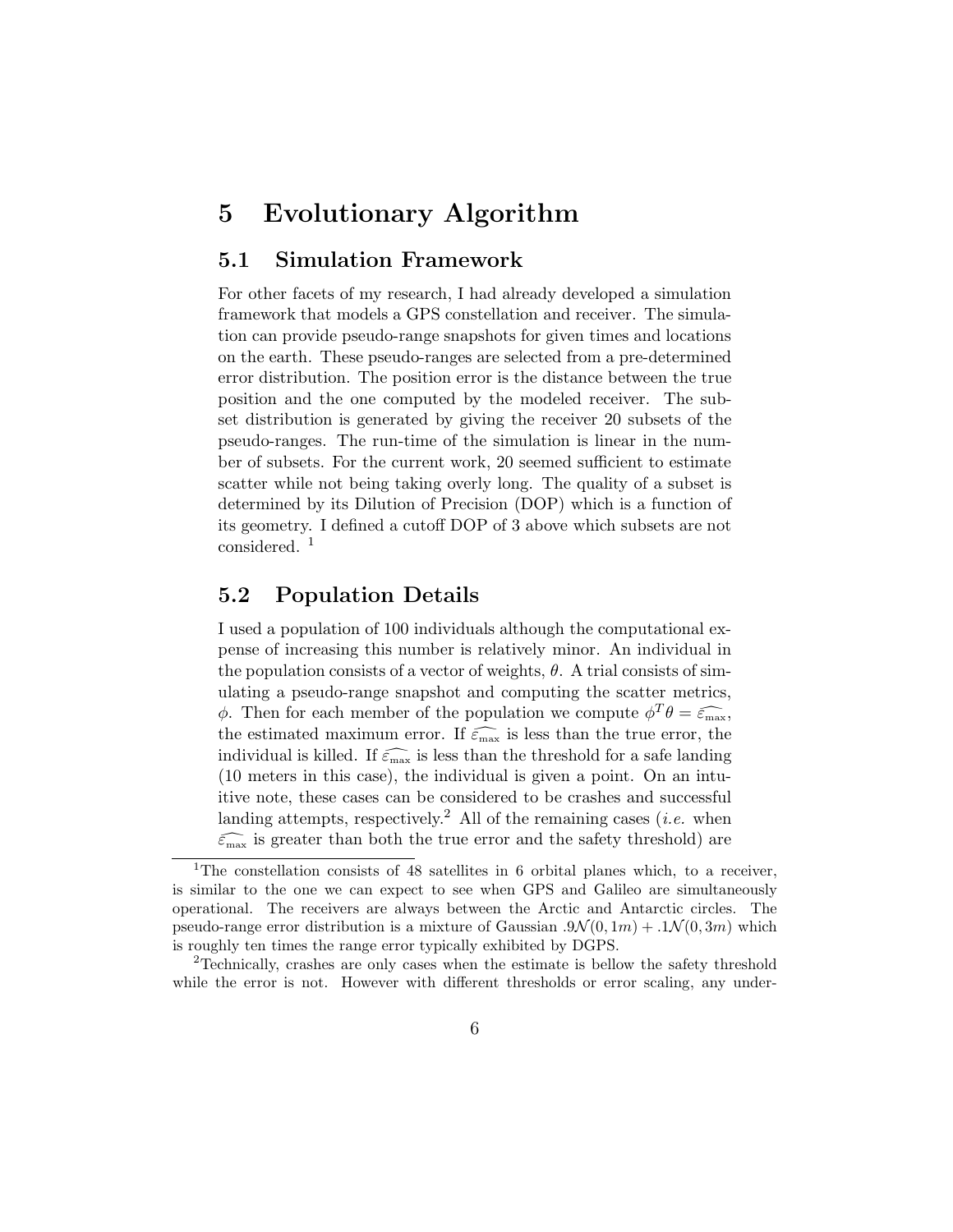those cases when a landing was not attempted. Hence, the number of points that an individual has is equal to the number of successful landings they have had.

A generation consists of 100 such trials. At the end of a generation, the individuals who are still living create progeny in proportion to the number of points that they have accrued. The children are created by mating or by mutation. Mating consists of a random blending of the weights of the parents while mutation consists of adding random variation to the parent. The decision of whether to mate or mutate is made randomly for each child. As pointed out by Jeremy and Justin[2], the proportions (1:1 in this case) were selected arbitrarily. This is a point where "meta-evolution" could potentially reap dividends.

#### 5.3 Convergence

There was a serious problem with this setup. There is not enough experience in 100 trials to weed out the overly aggressive individuals. This means that the population would be dominated by the most aggressive pilots and then be wiped out when a difficult case came along. We would need on the order of 10 million trials to be confident that we had exposed them to sufficient variation. But generating 10 million new trials for each generation would take far too long. To fix this problem, before seeing the 100 new cases on which virility would be based, first an individual would have to survive a set of torture tests drawn from the most difficult trials seen previously. Initially, this set was filled with 100,000 ordinary trials but then they were gradually replaced by the most difficult ones encountered during evolution. In addition to solving the stated problem, it also ensured that future generations would be able to survive all of the hard trials that earlier generations had seen. In other words, without this addition, generations might forget how to deal with cases that their ancestors had survived.

In the lecture given by Jeremy, Justin and Jennifer, they described

estimate could result in a crash. Therefore all such instances are considered to be crashes.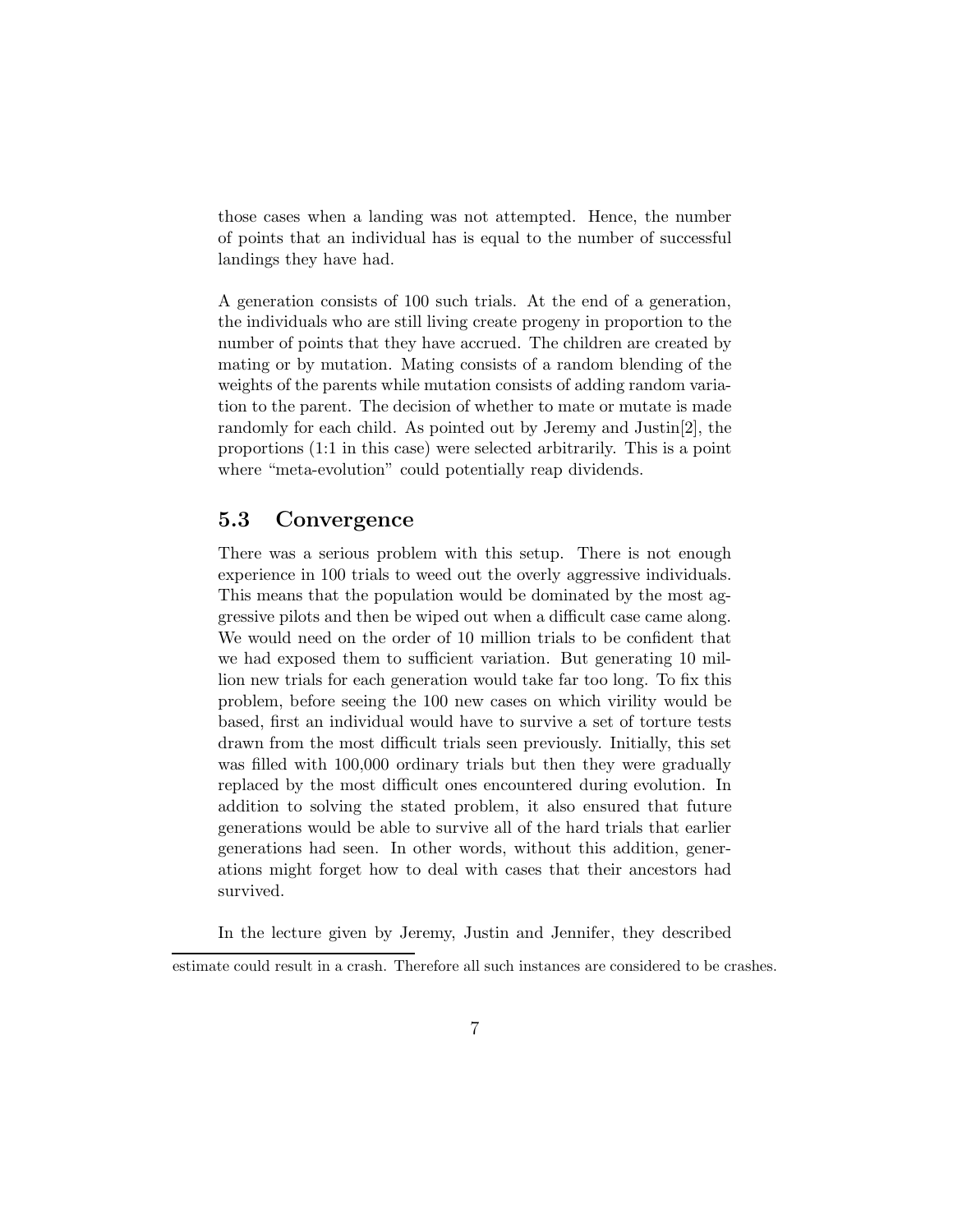reducing the variation inherent in mutation over the course of evolution to ensure convergence[1]. While this ensured convergence, it did not ensure a satisfactory convergence. If the population converged too far, it tended to be wiped out by rare (once every 1,000 generations) but very difficult new cases.

The first fix for this was to keep an evolution history that allowed de-evolution. A difficult case might require that the entire population de-evolve a long way before there were members who could survive. This typically would only be a very small number of individuals. With so few members, there was very little variation as well as no way of comparing fitness. In other words the sole survivor might be the sort who *never* attempts a landing.

In the end, I decided to avoid convergence. Instead, I tried to maintain the variance of the population at a constant level. This is accomplished by having the frequency and magnitude of mutations stay constant. The problem with that is that there is no time when the evolution appears done. Another problem is that the evolution might be unable to settle down into a narrow minima. The benefit is that there is always substantial variation in the population. It is very seldom that it is forced to de-evolve. Similarly, if the population is very badly thinned, the variation will quickly return.

### 6 Experimental Results

Since a simulation to adequately demonstrate the required reliability of 1 error per  $10^7$  trials takes about a week, I did not have time to run at that level of accuracy. Instead I used a reliability on the order or 1 per 10<sup>5</sup> . The number of trials per generation was set at 100 with the lower reliability in mind and will likely be increased for longer simulations. Each evolution consisted of 1500 generations. Then they were tested against a test suite consisting of  $10^5$  trials. As of yet, there is no rigor in determining these numbers. Rather, they were chosen to be large enough to be meaningful while small enough to allow me to run a reasonable number of cases.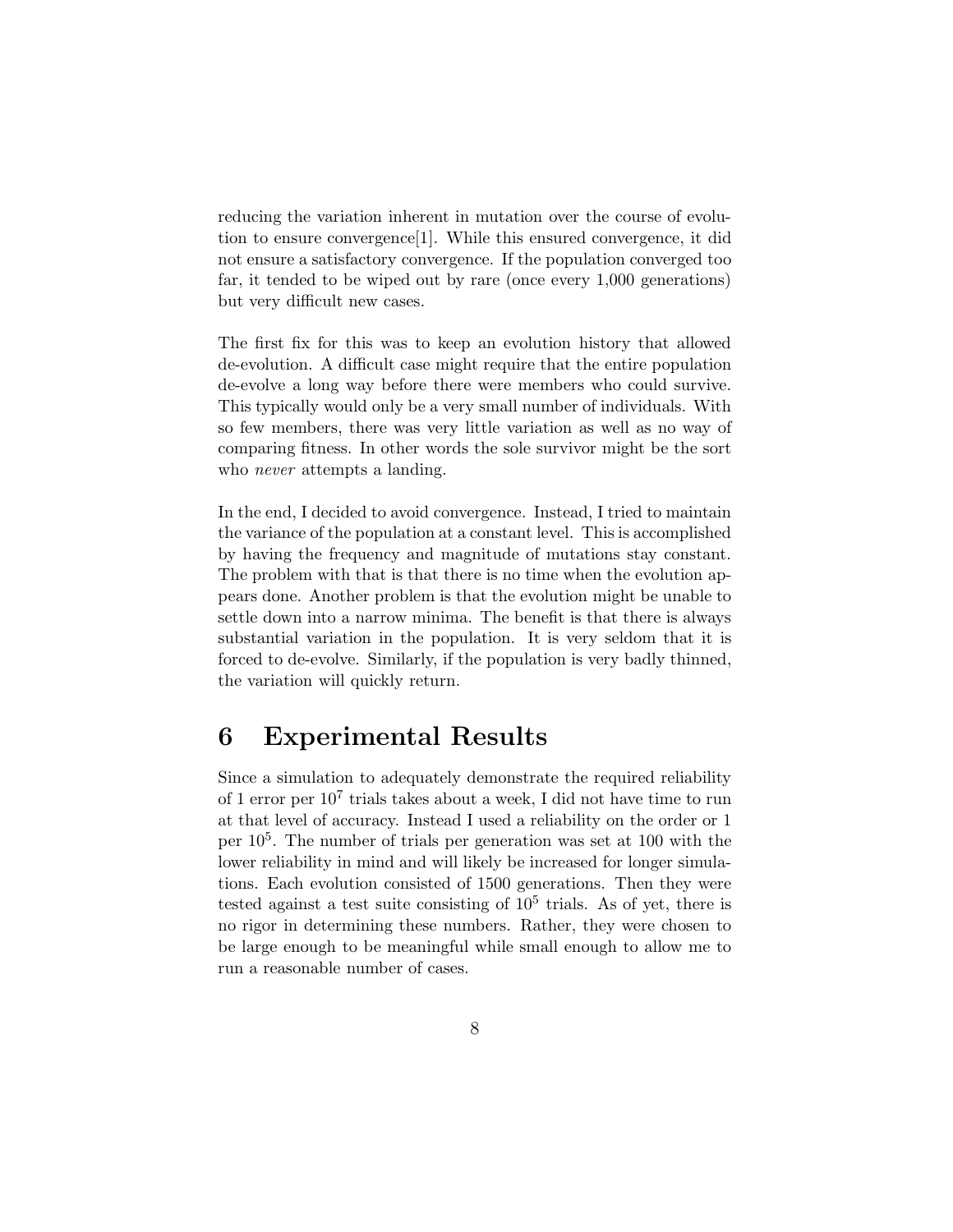Rule functions (so long as they provide satisfactory safety) are evaluated in terms of the fraction of the time that they attempt landings, Availability of Service (AS). A landing is attempted if the rule function,  $\phi^T \theta$  is less than the safety threshold of 10m.

For each evolution, the 5 most healthy individuals at the end of the evolution are reported. In Table 1, I have shown results for evolution using  $p = [1, 2, \infty]$ . The first two are constrained so that all the weights in  $\theta$  must be non-negative. The third example is not constrained. Table 2 shows the results from running the evolution with other sets of p-scatters.

For comparison, I am also presenting the AS for the LGG1 algorithm as well as the tightest single-scatter rules possible. Note that the tight rules are generated on the test data rather than the training data, therefore they are tighter than could have been learned. Also included are the results from minimizing the Perceptron Criterion function. The details of that methodology are beyond the scope of this paper. Suffice it to say that those results are generated by very patient gradient descent in [error rate,  $\theta$ ] space.

### 7 Conclusions and Future work

While I would say that the evolution seemed successful, the results were generally disappointing. Table 1 shows that in the three-dimensional case, the evolutionary algorithm can generate a rule function of quality very near that of the other methods available. That also means that evolution failed to distinguish itself as a particularly good way to determine these parameters. This could be due to the fact that the variance is kept relatively high during the entire evolution. That could mean that the population could "vibrate out" of narrow minima.

The results for higher dimensional parameter spaces were unexpectedly bad. Since these spaces have the earlier case as a subspace, one would expect the results to be at least as good. The difficulty was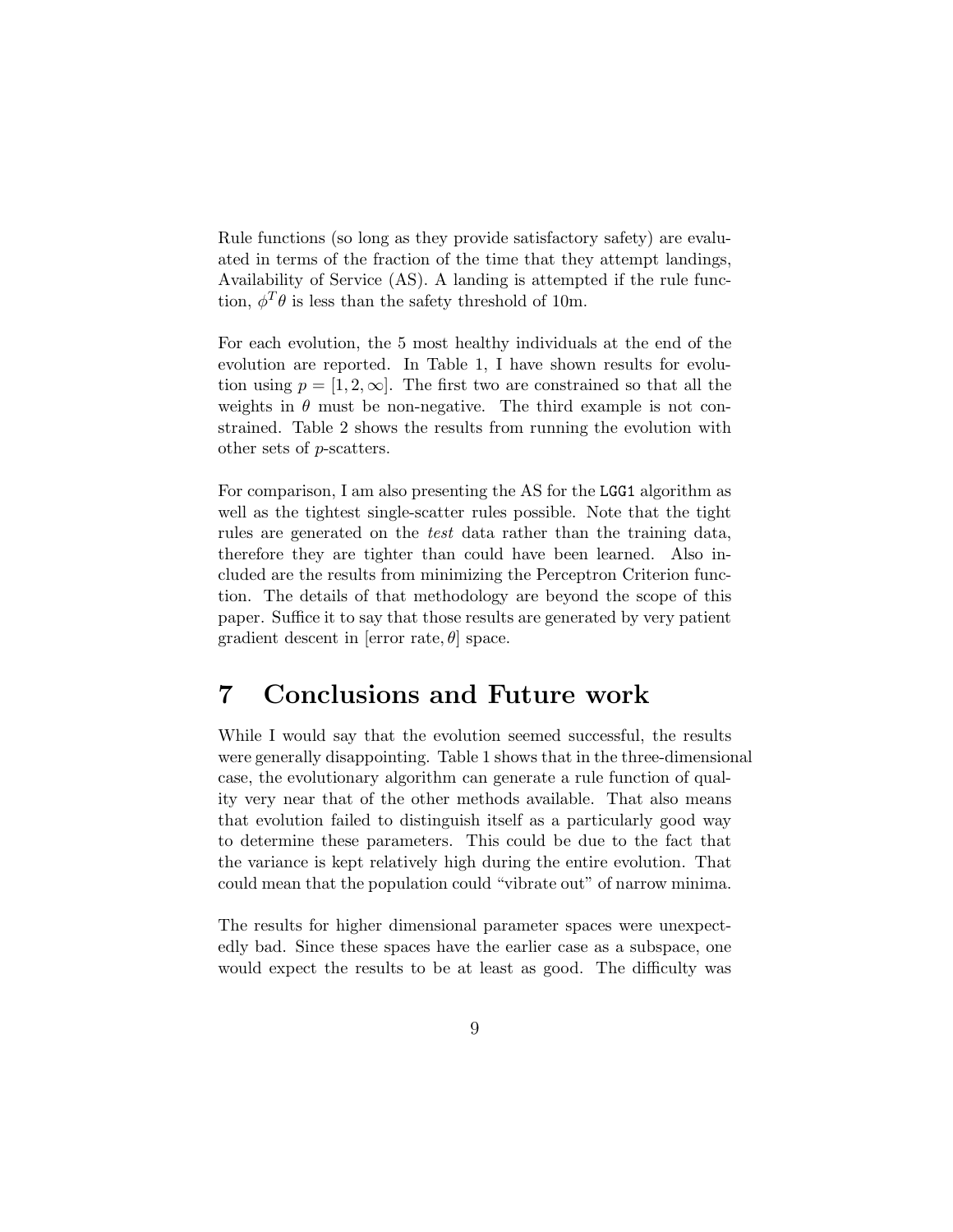| Test         | Weight         |                |                | AS     |
|--------------|----------------|----------------|----------------|--------|
|              | $p=1$          | $p=2$          | $p=\infty$     |        |
| Evolution 1  | 1.1832         | 2.5478         | 1.4925         | 0.3070 |
|              | 1.2236         | 2.5292         | 1.4912         | 0.3045 |
|              | 1.1606         | 2.5472         | 1.5200         | 0.3016 |
|              | 1.1991         | 2.5537         | 1.5005         | 0.3015 |
|              | 1.2563         | 2.5321         | 1.4899         | 0.3000 |
| Evolution 2  | 1.1897         | 2.4237         | 1.5522         | 0.3068 |
|              | 1.0256         | 2.5540         | 1.5642         | 0.3056 |
|              | 1.8587         | 2.5982         | 1.1938         | 0.2977 |
|              | 1.0494         | 2.6369         | 1.5486         | 0.2945 |
|              | 1.0274         | 2.5322         | 1.6210         | 0.2919 |
| Evolution 3  | 9.7900         | $-0.8000$      | $-0.6800$      | 0.3330 |
|              | 7.8352         | 0.7793         | $-0.5926$      | 0.3245 |
|              | 6.2668         | $-0.7404$      | 0.9330         | 0.2908 |
|              | 6.0099         | 0.6367         | 0.4130         | 0.2753 |
|              | 6.1092         | $-0.7742$      | 1.1085         | 0.2633 |
| Tightest fit | 7.2766         | 0              | 0              | 0.3325 |
|              | $\overline{0}$ | 6.3824         | $\overline{0}$ | 0.3398 |
|              | $\overline{0}$ | $\overline{0}$ | 3.7250         | 0.2164 |
| LGG1         | $\overline{0}$ | 0              | 4.5            | 0.1004 |
| Perceptron   | 1.8256         | 1.7893         | 1.5838         | 0.3081 |
| 2.5281       | 2.1994         | 1.0281         | 0.3188         |        |
| 2.5166       | 2.1739         | 1.0463         | 0.3187         |        |

Table 1: Learned weights and Availability of Service (AS)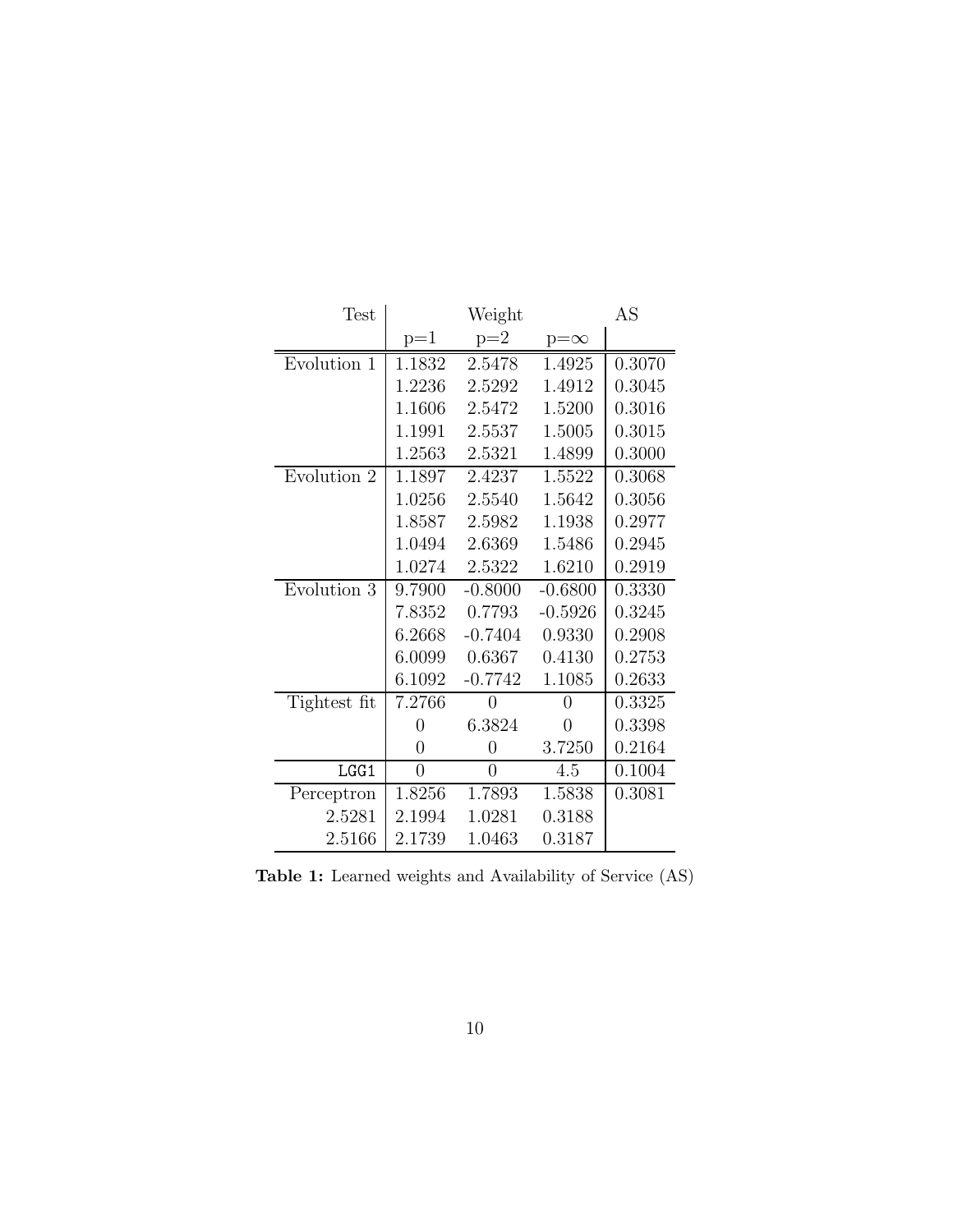|                | Trial 1     | Trial 2     | Trial 3     | Trial 4   |
|----------------|-------------|-------------|-------------|-----------|
| р              | weight      | weight      | weight      | weight    |
| .001           | $\mathbf X$ | X           | X           | .8462     |
| .01            | X           | $\mathbf x$ | 2.7628      | .5965     |
| $\cdot$ 1      | X           | 17.0594     | $-1.9202$   | 2.6827    |
| $.5\,$         | X           | 11.3105     | 4.9851      | 3.5754    |
| 1              | 2.7564      | $-2.8706$   | $-4.9647$   | .2209     |
| 1.5            | $\mathbf x$ | $-7.6041$   | 5.6760      | $-2.2266$ |
| $\overline{2}$ | .6937       | $-9.3782$   | 5.6863      | .2611     |
| 3              | 6.6544      | $\mathbf x$ | $\mathbf x$ | 2.7220    |
| 4              | 3.7766      | X           | X           | Х         |
| $\infty$       | $-3.9807$   | 1.8966      | $-2.1745$   | .7474     |
| AS             | .2673       | .2358       | .2707       | .4196     |

Table 2: Weights and Availability of Service using other p-scatters

probably due to the higher prevalence of local minima in the higher dimensional spaces. But then the fourth trial, with 9-dimensional scatter, had very good results. I will explore whether that was due to over-fitting or not. If they are valid, then the evolutionary algorithm might be the only way to estimate the parameters in such a high dimensional space. Another disappointment is that when the set of p-scatters is changed, the weights can change sign, and important values can suddenly become unimportant. This means choosing a good set of  $p$  values isn't simply a matter of finding the most informative individual values and collecting them.

The main difficulty then seems to be choosing a good set of  $p$  values with which to compute scatters. Picking too many parameters adds more local minima to our parameter space and creates a risk of over-fitting. Too few under-utilizes the information in the position distribution. I will try to extend the learning algorithm to also include picking which p-scatters to consider.

And of finally, before I approach the FAA with any of this, I need to collect more data. . . more data in terms of more validation cases,